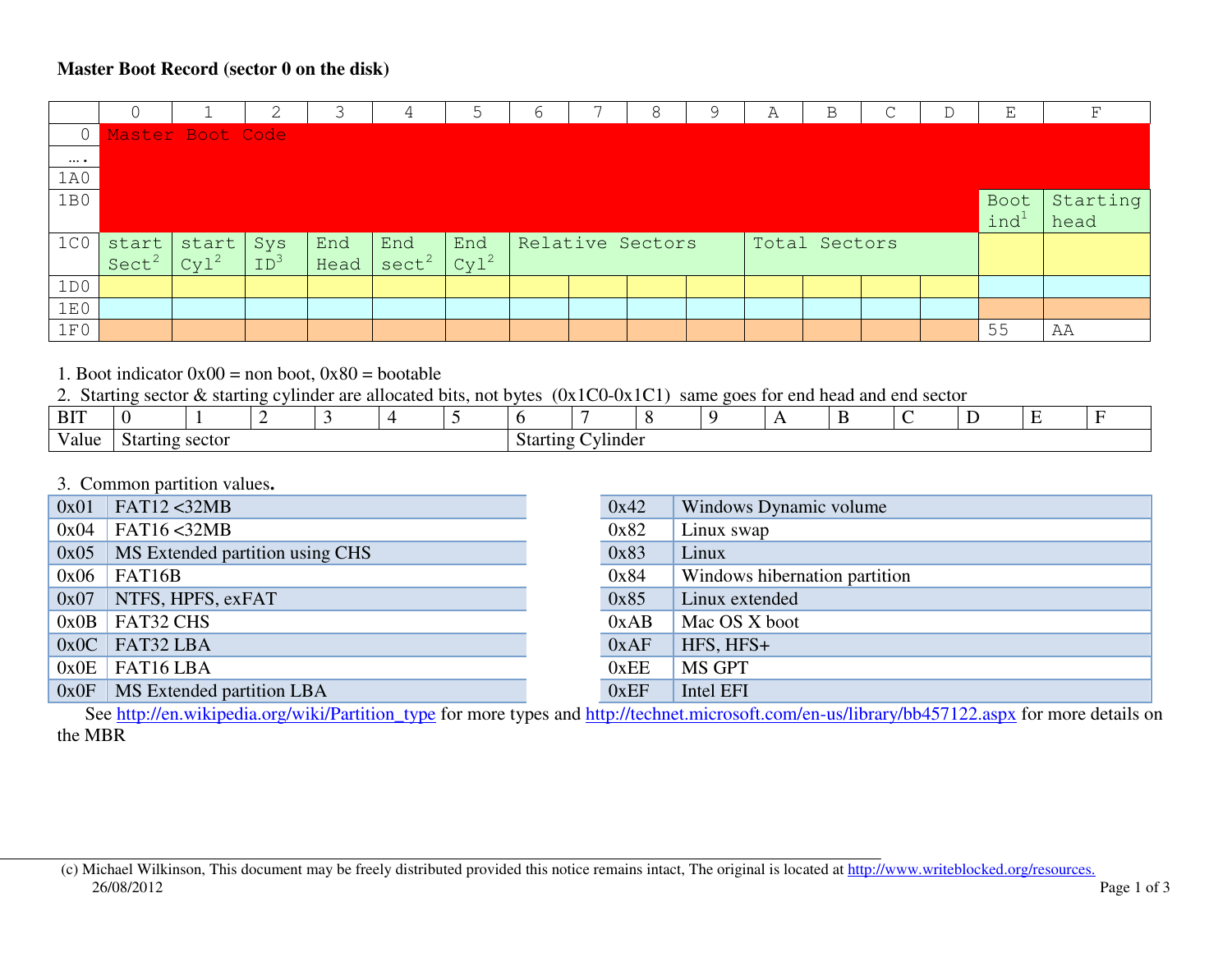### **GPT Disk layout**

| Protective MBR                      | Sector 0    |
|-------------------------------------|-------------|
| Primary GUID partition table header | Sector 1    |
| GUID partition entry 1              | Sector 2    |
| GUID partition entry 1              |             |
|                                     |             |
| GUID partition entry 128            | Sector 33   |
| Partition 1                         |             |
| Partition 2                         |             |
|                                     |             |
| Backup GUID partition entry 1       |             |
| Backup GUID partition entry 1       |             |
|                                     |             |
| Backup GUID partition entry 128     |             |
| Backup GUID partition table header  | Last Sector |

#### **Protective MBR**

|                  | 0                 |                  |                |                   | 4                 |                | 6              |                | 8                | 9              | А              | Β              | $\sim$         |                | Ε              | F                 |
|------------------|-------------------|------------------|----------------|-------------------|-------------------|----------------|----------------|----------------|------------------|----------------|----------------|----------------|----------------|----------------|----------------|-------------------|
| 0                |                   | Master Boot Code |                |                   |                   |                |                |                |                  |                |                |                |                |                |                |                   |
| $\cdots$         |                   |                  |                |                   |                   |                |                |                |                  |                |                |                |                |                |                |                   |
| 1A0              |                   |                  |                |                   |                   |                |                |                |                  |                |                |                |                |                |                |                   |
| 1B0              |                   |                  |                |                   |                   |                |                |                |                  |                |                |                |                |                | Boot           | Starting          |
|                  |                   |                  |                |                   |                   |                |                |                |                  |                |                |                |                |                | ind            | head <sup>1</sup> |
|                  |                   |                  |                |                   |                   |                |                |                |                  |                |                |                |                |                | 0x00           |                   |
|                  |                   |                  |                |                   |                   |                |                |                |                  |                |                |                |                |                |                |                   |
| 1 <sub>C</sub> 0 | start             | start            | Sys            | End               | End               | End            |                |                | Relative Sectors |                |                | Total Sectors  |                |                | 0 <sup>0</sup> | 00                |
|                  | Sect <sup>1</sup> | $Cyl^1$          | ID             | Head <sup>2</sup> | sect <sup>2</sup> | $Cyl^2$        |                | 0x01000000     |                  |                |                | OXFFFFFFFFF    |                |                |                |                   |
|                  |                   |                  | 0xEE           | 0xFF              | 0xFF              | 0xFF           |                |                |                  |                |                |                |                |                |                |                   |
| 1D0              | 00                | 00               | 00             | 0 <sup>0</sup>    | 00                | 00             | 0 <sup>0</sup> | 00             | 00               | 00             | 0 <sub>0</sub> | 0 <sup>0</sup> | 0 <sup>0</sup> | 0 <sup>0</sup> | 0 <sup>0</sup> | 0 <sup>0</sup>    |
| 1E0              | 0 <sup>0</sup>    | 0 <sup>0</sup>   | 0 <sub>0</sub> | 0 <sup>0</sup>    | 0 <sup>0</sup>    | 0 <sub>0</sub> | 0 <sup>0</sup> | 0 <sup>0</sup> | 0 <sup>0</sup>   | 0 <sup>0</sup> | 0 <sub>0</sub> | 0 <sub>0</sub> | 0 <sub>0</sub> | 00             | 00             | 00                |
| 1F0              | 0 <sup>0</sup>    | 00               | 0 <sup>0</sup> | 0 <sub>0</sub>    | 00                | 0 <sub>0</sub> | 0 <sub>0</sub> | 00             | 00               | 00             | 0 <sub>0</sub> | 0 <sub>0</sub> | 0 <sub>0</sub> | 00             | 55             | AA                |

2. Ending LBA sector, if value is too large for 1 byte 0xFF is used.

 <sup>(</sup>c) Michael Wilkinson, This document may be freely distributed provided this notice remains intact, The original is located at http://www.writeblocked.org/resources.26/08/2012 Page 2 of 3